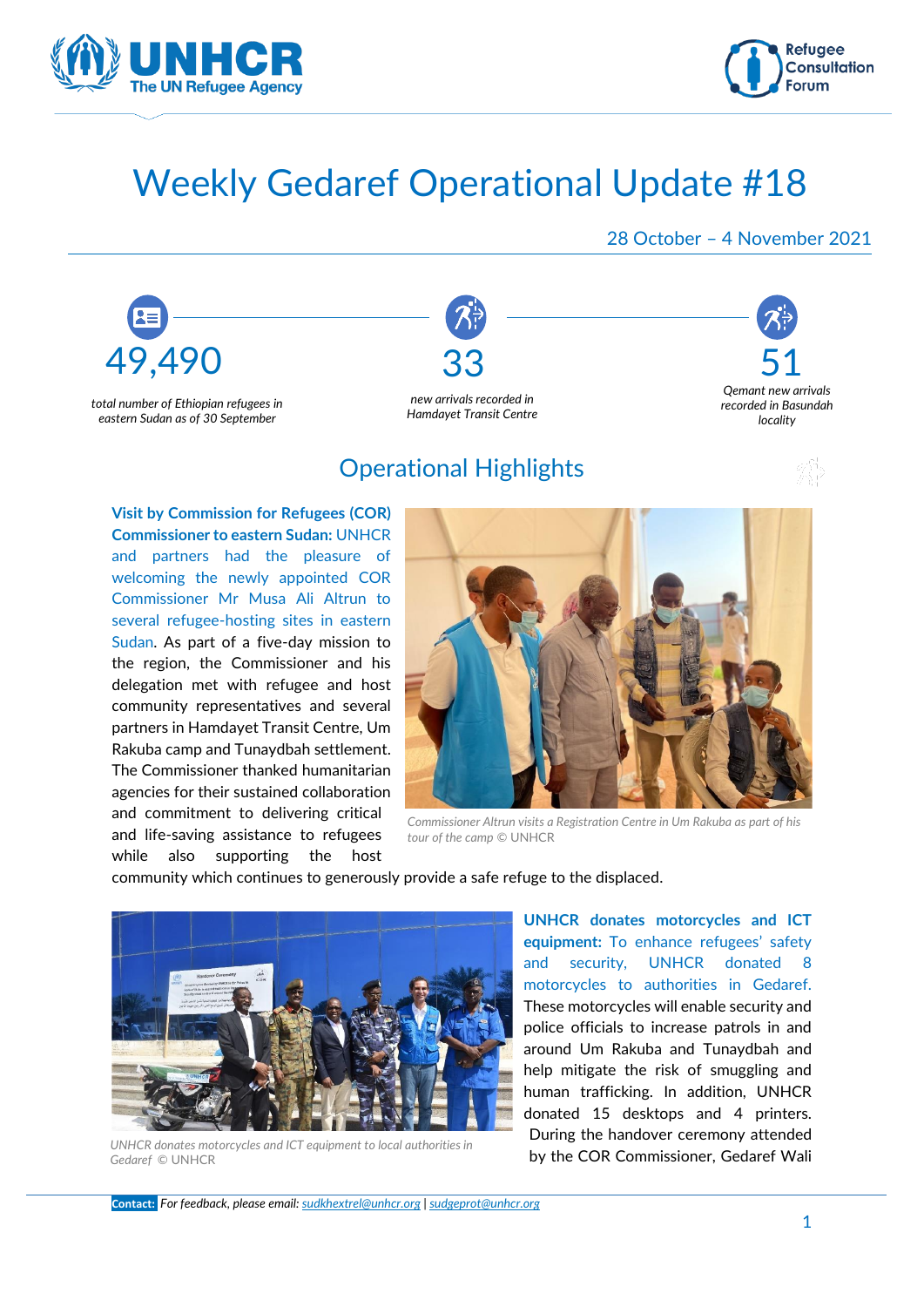



and Gedaref State Security Committee, which included police, military and general intelligence and criminal investigation representatives, UNHCR thanked the people of Sudan for their unwavering hospitality and reiterated its commitment to scaling up support to local authorities.

**New Ethiopian arrivals recorded in eastern Sudan:** There was a slight uptick in the number of Ethiopians crossing into eastern Sudan compared to last week. As of 6 November, 33 new arrivals were reported in Hamdayet Transit Centre, bringing the total population there to 6,034. Elsewhere, 51 Qemant new arrivals were recorded. This brings the total number of Qemant asylum seekers to 2,318 since the influx began in July. In the meantime, contingency measures are being enhanced in light of the recent escalation of hostilities in Ethiopia's Amhara and Tigray regions in the last week.

**Relocation of Qemant asylum seekers:** The relocation of Qemant asylum seekers from Basinga to Basunda was completed during the reporting period. Plans are underway to scale up services in this temporary facility in close coordination with partners before relocating this group to Babikri, which is located some 11 km from Basunda, after UNHCR received official clearance from authorities to establish a new site.

### Key Achievements



#### **Results and Impact**

- A registration team jointly led by COR and UNHCR issued 321 refugee ID cards in Um Rakuba camp and 212 in Tunaydbah settlement, bringing the total to 3,998 and 2,200 respectively. Government-recognised identity documentation is integral to the legal and socio-economic inclusion of refugees within their host communities.
- A preparatory meeting was held on 31 October with partners to review the proposed tools for the upcoming protection from sexual exploitation and abuse (PSEA) assessment. Data collection is scheduled to take place in mid-November and will comprise focus group discussions and key informant interviews to gauge representative samples from the community on the risks of sexual exploitation and abuse and knowledge of existing complaint mechanisms and their mitigating role.

#### **Identified Needs and Remaining Gaps**

■ Enhancing PSEA information, education and communication (IEC) materials (pamphlets and information boards) remains a priority.



#### **Results and Impact**

■ Despite the dynamic operational context, education services in Um Rakuba and Tunaydbah continued uninterrupted during the reporting period.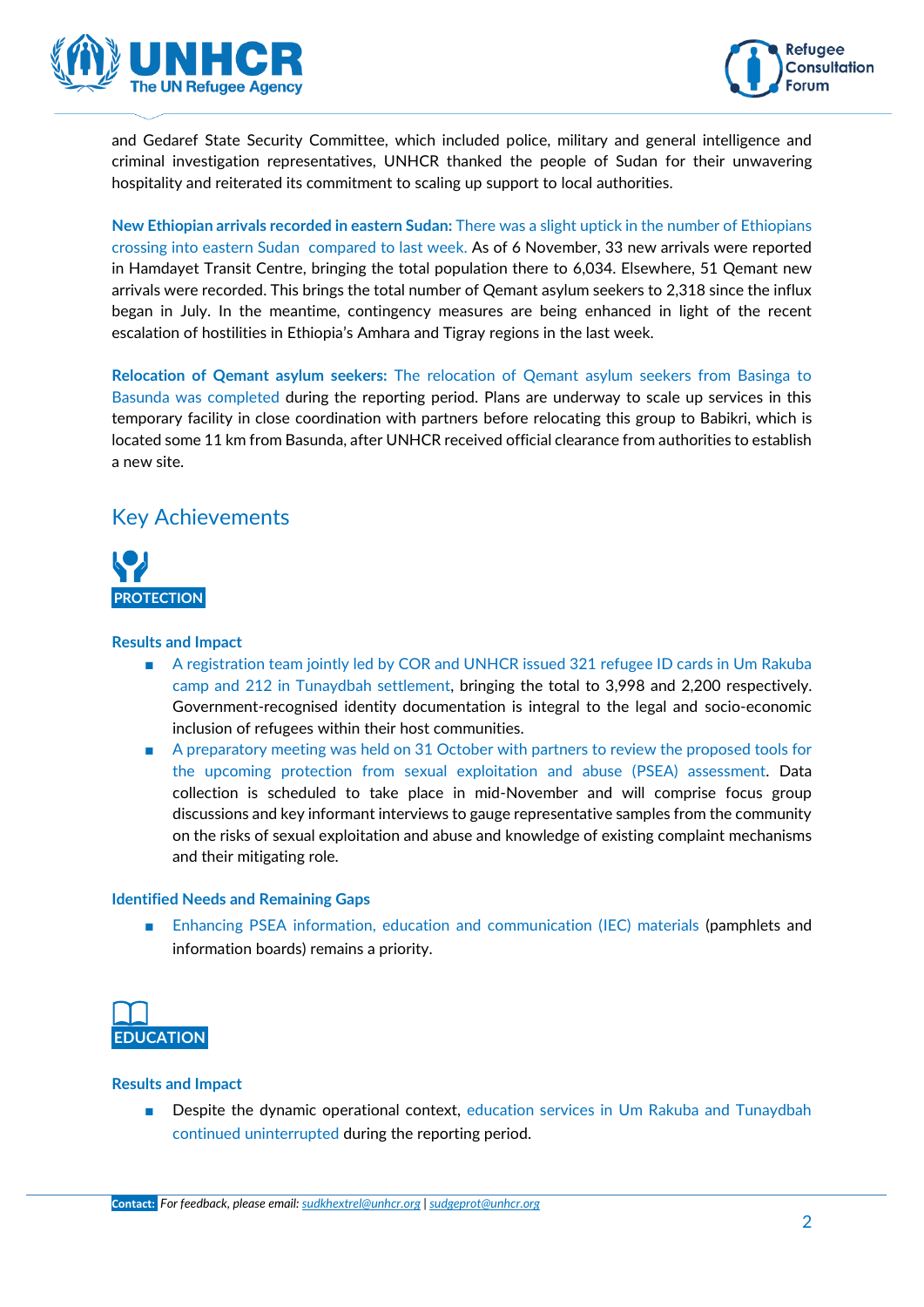



#### **Identified Needs and Remaining Gaps**

- Youth programme mapping in both camps is currently ongoing as part of efforts to enhance the coordination and implementation of youth activities.
- Improving enrolment rates continues to remain a priority. To date, more than 50% of schoolage children are out of school. Efforts are ongoing to increase enrolment by scaling up the provision of learning centres in the camps in order to widen refugees' access to education at all levels.



**HEALTH AND MENTAL HEALTH AND PSYCHOSOCIAL SUPPORT (MHPSS)**

#### **Results and Impact**

- Clinics inside the camps continued to operate as normal with refugees receiving unhindered access to healthcare.
- Plans are underway to activate a nutrition coordination forum in Gedaref. Terms of reference have been drafted and shared with nutrition partners with a view towards launching the group before the end of the month.

#### **Identified Needs and Remaining Gaps**

■ Scaling up TB treatment in Um Rakuba camp remains a priority.



#### **Results and Impact**

■ 200 new shelter plots were demarcated in Basunda to accommodate Qemant asylum seekers who are being temporarily relocated from Basinga. SRCS also pitched 200 UNHCR family tents.

#### **Identified Needs and Remaining Gaps**

■ In Um Rakuba, 2,465 ESKs and 3,650 disaster kits are required to support the need of the remaining camp residents. In addition, 20 additional culvert lines need to be installed and 10 km of secondary roads in the camp need to be constructed. In Tunaydbah, 1,644 ESKs and 3,940 disaster kits are needed. 900 bridges/footpaths, 20 additional culvert lines, and 10 km of secondary roads in the camp also require construction.

# **COMMUNICATING WITH COMMUNITIES**

#### **Results and Impact**

■ A mixed migration and trafficking working group was officially launched during the reporting period. One of the main objectives of the working group is to facilitate a joint comprehensive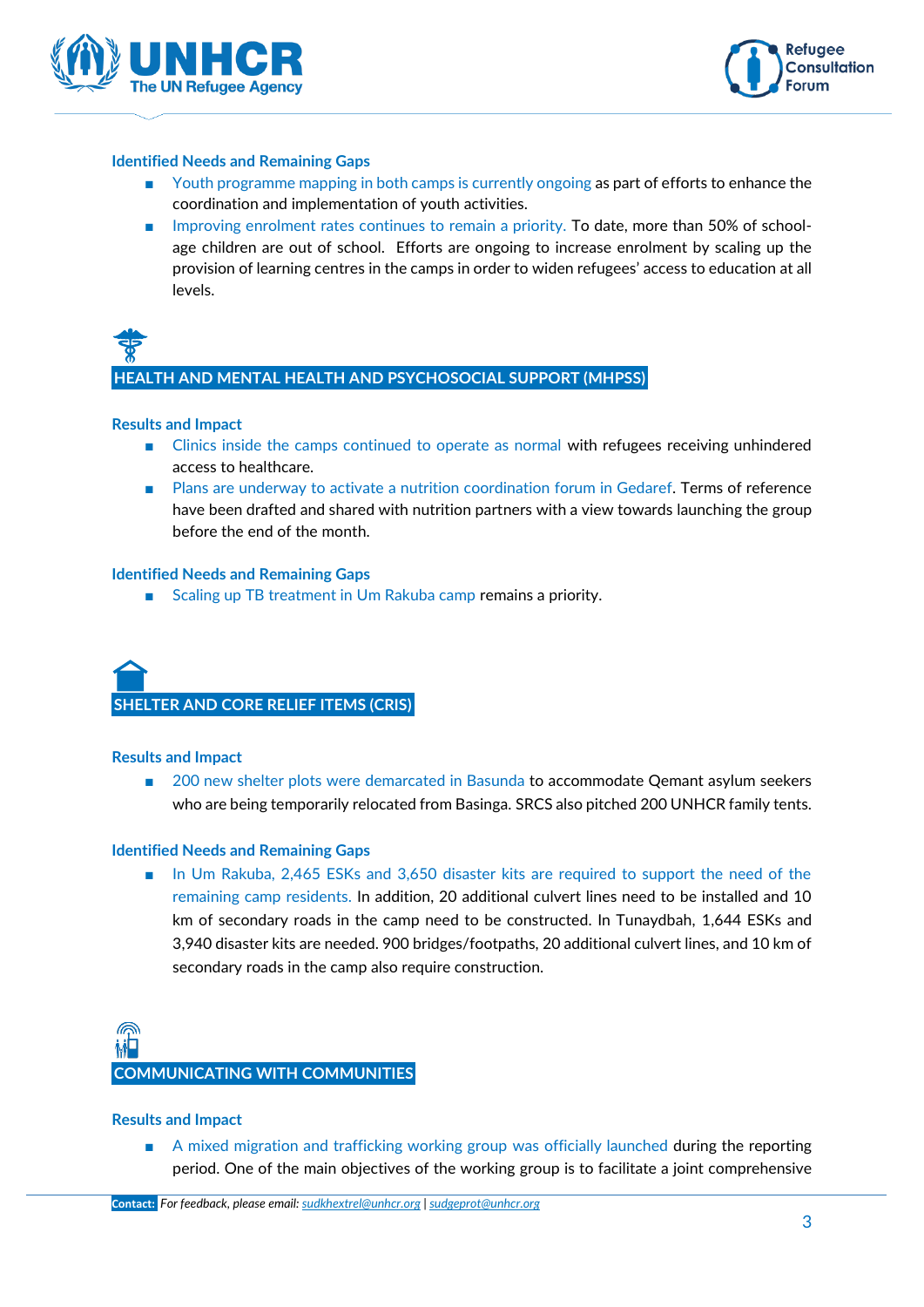



approach to address irregular mixed movement, including preventing/combatting trafficking in persons, protection of and support for victims of trafficking, and strengthening alternatives to unsafe migration.

#### **Identified Needs and Remaining Gaps**

Scaling up support for youth-focused initiatives via programme mapping to avoid duplication, continues to be a priority.

#### **WORKING IN PARTNERSHIP**

As part of the response to the Tigray situation in eastern Sudan, UNHCR has been actively supporting the authorities, at their request, with service mapping and inter-agency coordination. UNHCR works with over 30 partners to provide lifesaving assistance and protection to the thousands of Ethiopian women, men and children who crossed into the country in search of safety. UNHCR and Sudan's Commission for Refugees (COR) co-chair the Inter-Agency Refugee Working Group. This forum meets on a bi-weekly basis and brings together actors active in Gedaref, ranging from other UN agencies to NGOs and volunteer groups. UNHCR also chairs the protection working group and co-chairs all subworking groups with the exception of food security and livelihoods. In addition, UNHCR participates in thematic working group meetings on WaSH, Health and Education chaired by designated partners. Together, we work to provide refugees and other people of concern the assistance and protection they need.

# Situation in eastern Sudan

In early November 2020, clashes in Ethiopia's Tigray region sparked an outflow of refugees into eastern Sudan via Hamdayet, Lugdi/Village 8 and Al Asera border points. Since then, some 49,000 refugees have been individually registered in Sudan. In January 2021, UNHCR began to relocate refugees to Um Rakuba

camp, which is located some 70 kilometres away from the Ethiopian border in Gedaref State. With Um Rakuba reaching capacity, a new site was opened in Tunaydbah, which is located approximately 136 kilometres from Gedaref town.

In late November 2020, UNHCR launched the Inter-Agency Refugee Emergency Response Plan, which asked for USD 147.6 million to provide lifesaving assistance for 100,000 refugees in eastern Sudan. The plan was revised in May 2021 with USD 182 million now required for the response – an increase of USD 33

# Funding (as of 30 September 2021)



USD 182 M required